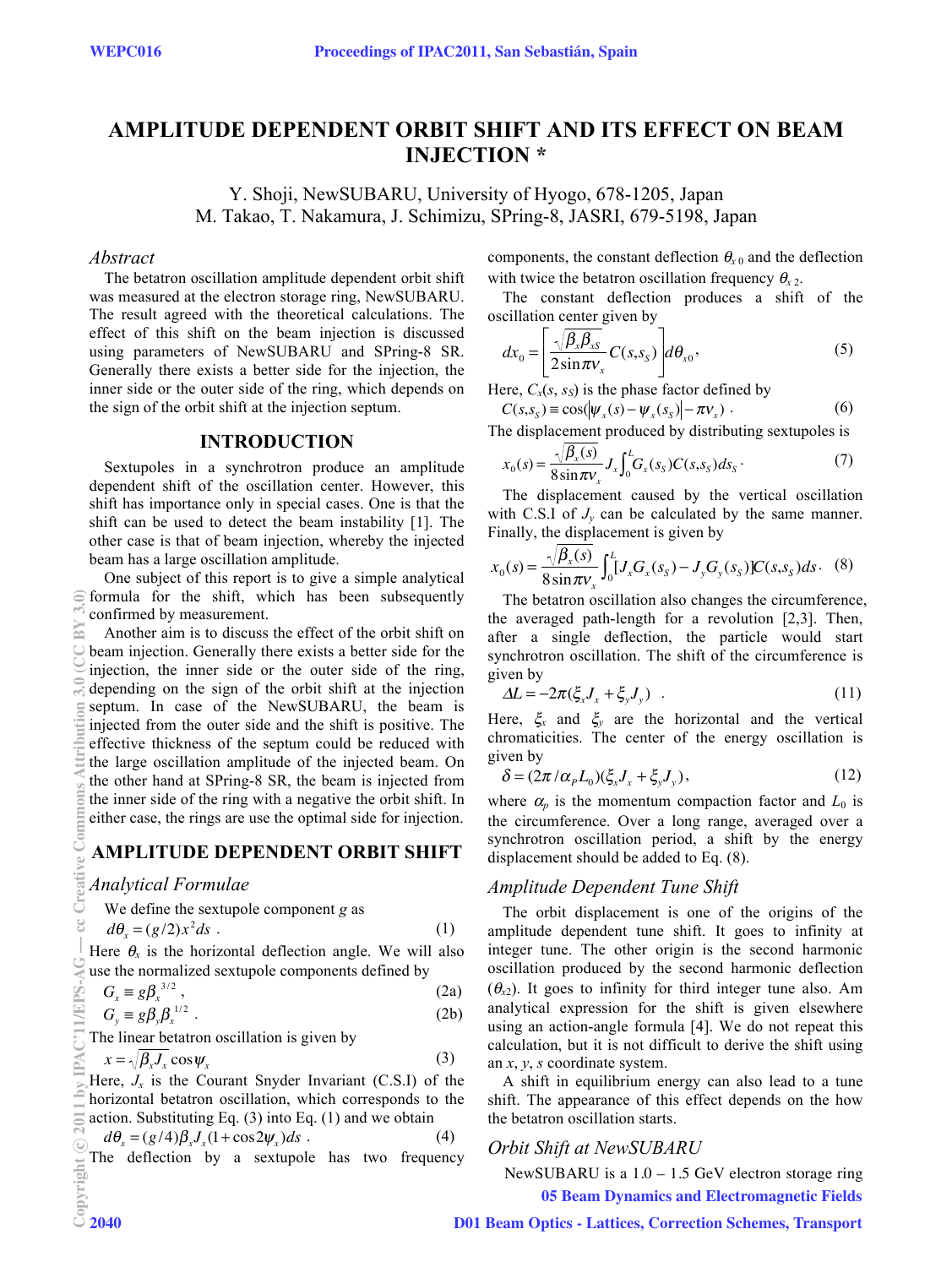at the SPring-8 site. Table 1 shows the basic parameters of the ring. The ring is a race-track type and has four-fold symmetry. Figure 1 shows the calculated amplitude dependent orbit shift in 1/4 of NewSUBARU.

|  |  | Table 1: Basic parameters of NewSUBARU |
|--|--|----------------------------------------|
|--|--|----------------------------------------|

| Betatron tune: $v_x / v_y$                  | 6.30 / 2.23 |
|---------------------------------------------|-------------|
| Chromaticity: $\xi_x / \xi_y$               | 3.4/5.8     |
| Momentum compaction factor: $\alpha_p$      | 0.00136     |
| Horizontal emittance                        | $50 \pi$ nm |
| Septum wall from the beam center: $x_{MAX}$ | $+21$ mm    |
| Septum thickness: $\Delta x_{SFP}$          | 3 mm        |



Figure 1: Amplitude dependent orbit shift in 1/4 of NewSUBARU storage ring. The broken lines are the shifts of the synchrotron oscillation center.

We measured the horizontal orbit shift of the horizontal betatron oscillation. The stationary stored electron beam was deflected by an injection kicker. The turn-by-turn beam position for about 40 turns after the deflection was recorded at 18 beam position monitors (BPM) in the ring. 0.4% of the stored beam was lost by a deflection corresponds to  $J_r \approx 5 \mu m$  rad. The orbit was measured for the deflection of 80%, 50%, 30%, and 10% of that. The measured period (16μs) was much shorter than the synchrotron oscillation period (190μs), as well as that given by Eq. (8).

Figure 2 shows the result. It agrees well with the calculations based on Eq. (8).



Figure 2: Amplitude dependent orbit shift. The circles are the measured shift and the solid line is the calculated shift using the analytical formula.

The same measurement gave the amplitude dependent tune shift. However, it provided limited useful information due to large measurement inaccuracy.

# **EFFECT ON BEAM INJECTION**

# *Basic Effect on the Beam Injection*

The effect of the amplitude dependent orbit shift on the beam injection is qualitatively understood as the following. We start with the maximum displacement of the circulating beam and the injection point of the injected beam, written as

$$
x_{MAX} = \sqrt{J_{xMAX} \beta_x + (\partial x_0 / \partial J_x) J_{xMAX} + x_{BUMP} (13)}
$$
  
and

$$
x_{INJ} = \sqrt{J_{xINJ}\beta_x + (\partial x_0/\partial J_x)J_{xINJ} + x_{BUMP}}
$$
 (14)  
respectively, with

$$
x_{INJ} = x_{MAX} + \Delta x_{SEP} \tag{15}
$$

Here,  $J_{xMAX}$  and  $J_{xINJ}$  are the maximum  $J_x$  of the circulating beam and *Jx* of the injected beam, respectively, and  $x_{BIMP}$  is the injection bump height and  $\Delta x_{SEP}$  is the thickness of the injection septum. In this case  $J_{xINJ}$  is calculated to be

$$
J_{xINJ} = J_{xMAX} + \frac{\Delta x_{SEP}}{\sqrt{\beta_x}} + \frac{\partial x_0}{\partial J_x} \tag{16}
$$

This means that the effect of the finite septum thickness depends on  $\partial x_0 / \partial J_x$ .

# *Calculation at NewSUBARU*

In this subsection, we will see the effect based on the results of a tracking calculation using the parameters of NewSUBARU. The linear dispersion is zero at the injection location, and the energy spread is ignored for the simplification of the calculation. The higher order multipole field is also ignored, giving an idealized set of parameters are not always those used in the real injection.



Figure 3: Phase space contour at the injection point of NewSUBARU. The shaded area is the injection septum.

Figure 3 shows the phase space contour (Poincaré map) of the circulating beam at the location of the injection point. Figure 4(a) shows the beam at the instance of the injection. The injection bump height was 18.2 mm, with

#### 05 Beam Dynamics and Electromagnetic Fields